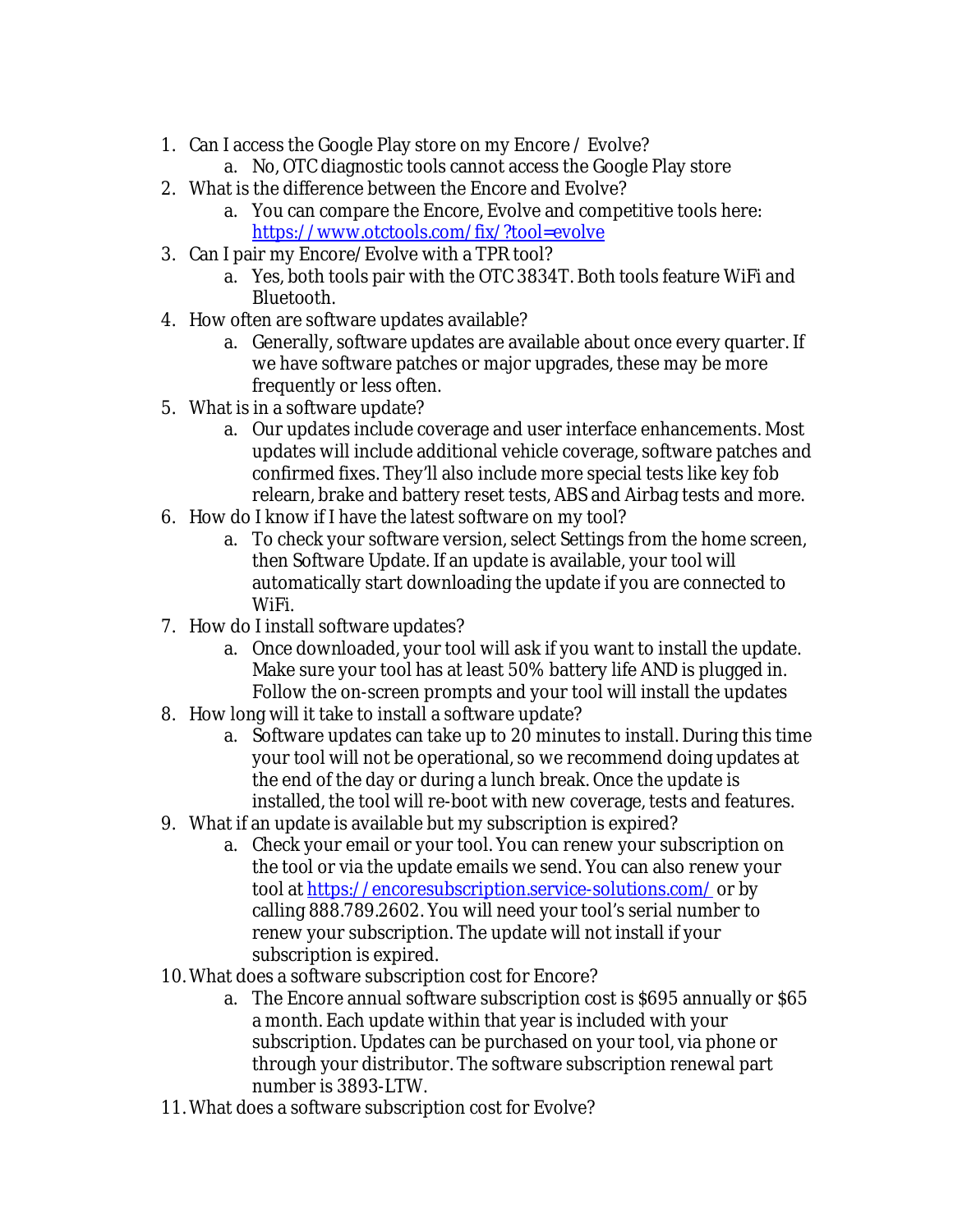- a. The Evolve annual software subscription cost is \$795 annually. Each update within that year is included with your subscription. Updates can be purchased on your tool, via phone or through your distributor. The software subscription renewal part number is 3896-LTW.
- 12. How do I print from my Encore / Evolve?
	- a. The Encore and Evolve can use Google Cloud to print wirelessly. See how here: https://www.youtube.com/watch?v=eZbJIBpRqCo
	- b. To print without using Google Cloud printing, we recommend you email reports or files from your tool to your computer, format the document and print. To email files from your tool, you will need to set up your existing email account.
- 13. Will the Encore / Evolve scan OBD I vehicles?
	- a. Yes, both tools include OBD I coverage. A separate adapter kit is available for multiple vehicles. The part number is 3895-100 and includes the below adapters. You will also need part number 3825-35 12V DC power cable to use OBD I cables with your Evolve. This is needed to provide power to the VCI to communicate with your Evolve. With the Encore, internal batteries will allow OBD I operation but for prolonged use we recommend using the 12V power supply to avoid draining your scan tool's battery.
		- 3825-59 Chrysler CCD cable
		- 3825-16 Ford ABS (older vehicles) cable
		- 3825-12 Ford EEC cable
		- 3825-28 BMW cable
		- 3825-25 38 pin Mercedes cable
		- 3825-93 Kia cable
		- 3825-24 Nissan cable
		- 3825-19 Mitsubishi/Chrysler cable
		- 3825-17 Toyota DLC 2 cable
		- 3825-18 Toyota DCL 1 cable
- 14. What other OBD1 cables are available for the Encore / Evolve?
	- 3825-09 GM 12-pin adapter
		- 3825-10 Chrysler OBD I adapter
		- 3825-11 ECS ABS (Mazda electronic control system) adapter
	- 3825-13 Geo-Isuzu adapter
	- 3825-14 MECS engine adapter
	- 3825-15 Universal 9-pin adapter
	- 3825-20 Nissan 1 adapter
	- 3825-21 Subaru OBD I 'Y' adapter
	- 3825-22 Mitsubishi / Hyundai adapter
	- 3825-23 Honda adapter
	- 3825-27 VW 4-pin adapter
	- 3825-29 HD 6-pin adapter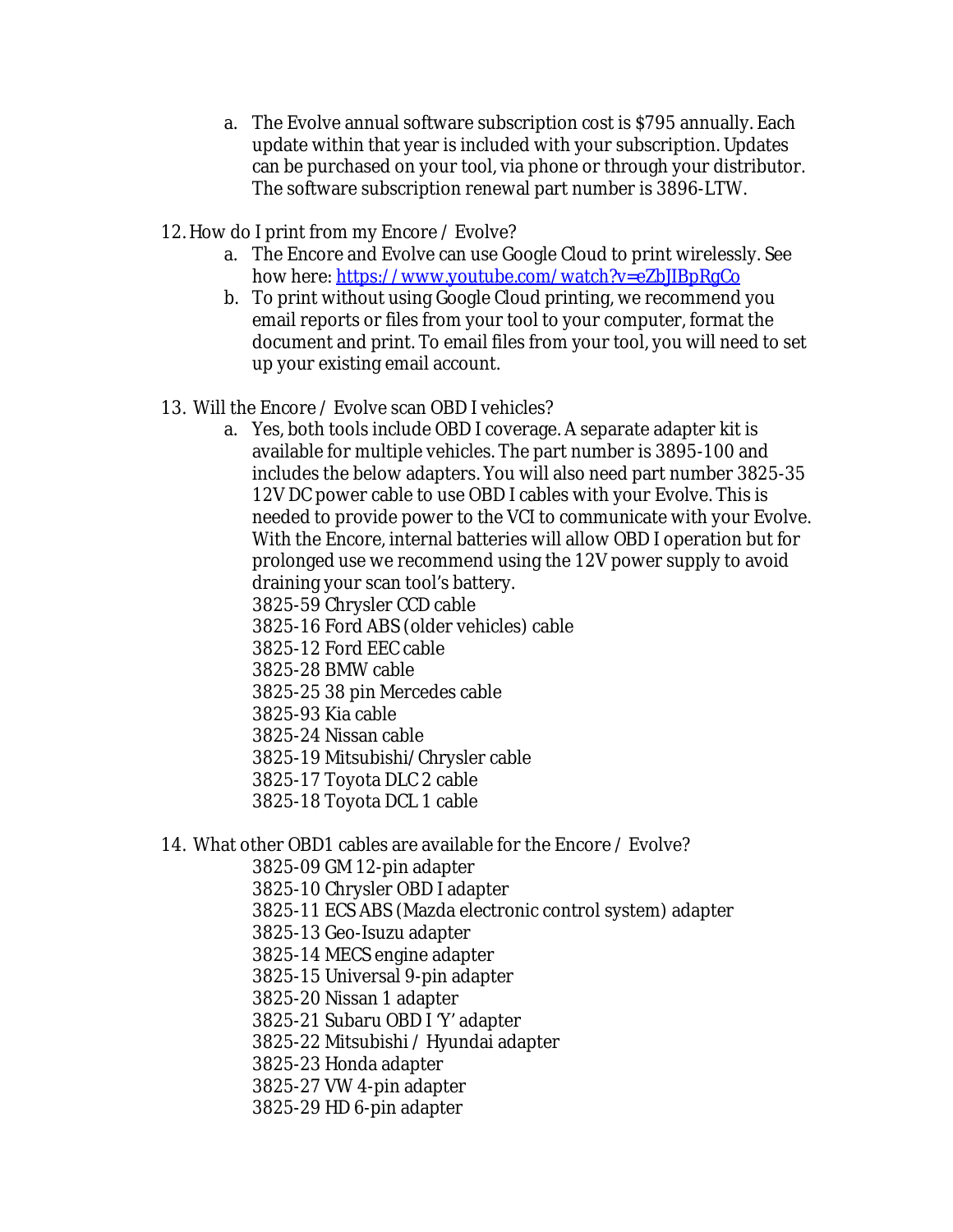3825-30 HD 9-pin adapter

3825-31 8' extension cable (VCI to OBD II cable)

3825-34 Chrysler 3 adapter

3825-35 6' 12V power cable

- 3895-10 Nissan 2 adapter
- 15. How do I install an application on my Encore / Evolve?
	- a. The OTC diagnostics platform runs as a native app on the Android system. Because of this, adding apps that were not on the tool from the factory may interfere with the diagnostics program. It is recommended to not add apps to either tool.
- 16. Why does the screen show an electrical plug and battery when I try to turn on my tool?
	- a. Your tool is in power-saving mode and must be charged before using it to scan a vehicle. The tool maintains a slight charge in power-saving mode to keep all your settings intact when the battery is low, including screen brightness, date/time, vehicle history and more.
- 17. Why is my VCI not updating?
	- a. To update your VCI, use the special VCI cable, included with your Evolve, to plug into the port on the Evolve labeled VCI. Then plug the AC charger directly into the VCI to begin updates. The VCI will not update when plugged into a vehicle.
- 18. Why do I get an "Authentication Failed" error when trying to connect to my Wi-Fi network?
	- a. This error indicates you have entered an incorrect password for the network. Try entering your password again and select the 'Show password' box to view your password as you type.
- 19. Why can't I register my tool?
	- a. If you are receiving an 'Internet sync required' message while trying to register your tool:
		- i. Verify your WiFi connection is active and connected to the Internet
		- ii. Ensure the tool has the correct date and time. You can change date and time in the settings section found in the top right drop-down menu
	- b. If you see a 'WiFi is not enabled' message:
		- i. Double-check that your WiFi is turned on and you are connected to the Internet. You can turn on WiFi, Bluetooth and more in the to right drop-down menu
	- c. If the tool displays 'Oops, we cannot activate your warranty,' review and confirm that all entered information is correct and all fields are filled out. Some common issues that will prevent the tool from being registered are:
		- i. Email address not entered or incorrect. Enter your full email address to proceed. This is required to provide you with important tool information and warranty service, if necessary.